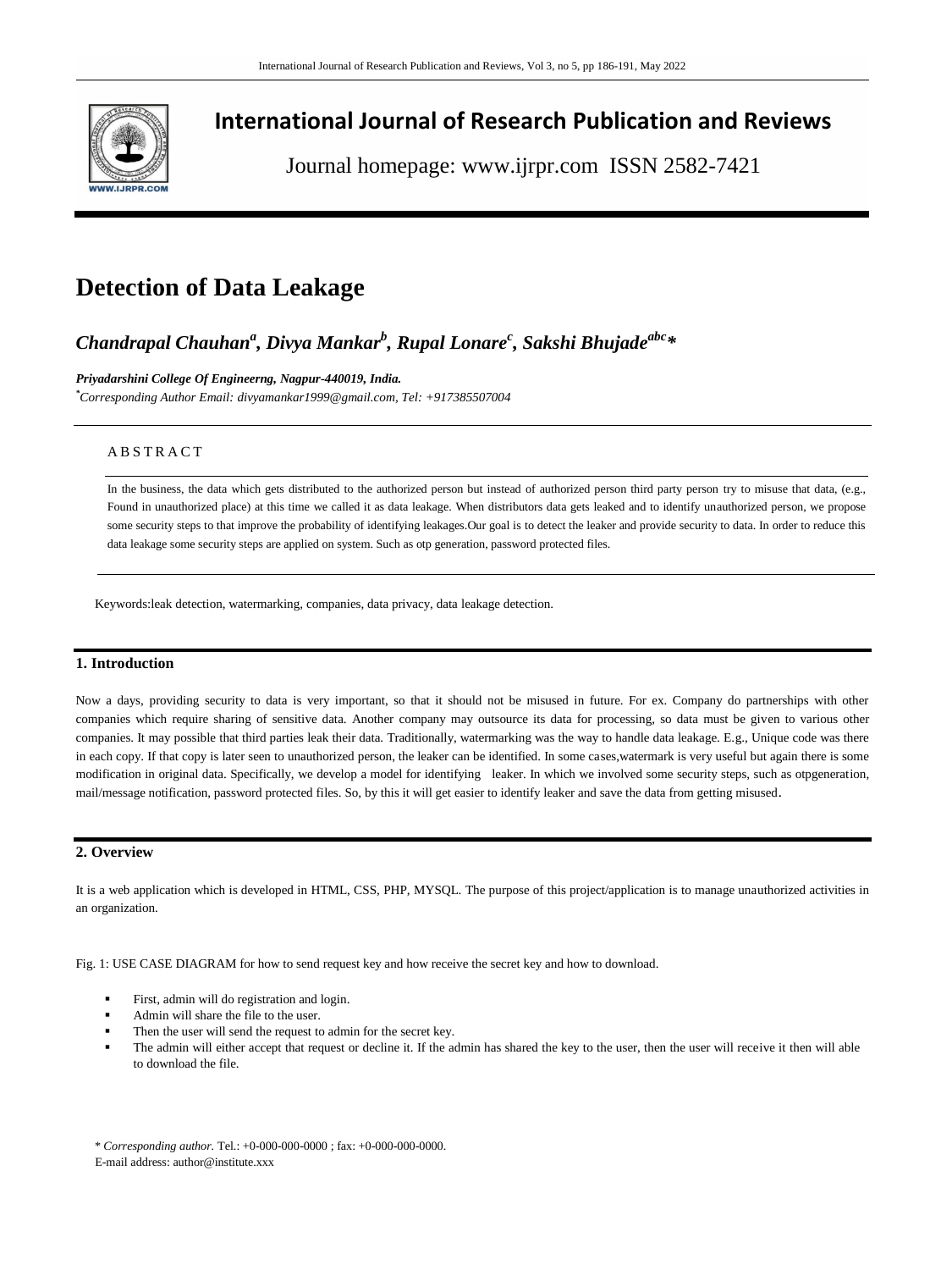

Fig. How to send request key and how receive the secret key and how to download

### **3. Literature Survey**

Literature Survey is very important step in any software development process. Leakage of confidential data to the public is growing concern among organizations and individuals. Traditionally data was preserved using security mechanism such as firewalls, virtual private network and intrusion detection systems.

The secret key method that we are using it so that the data is not leaked. In this shown, how the request is sent, how it is received and how it is downloaded. After downloading, it has shown how to bring it without sending a request to it. In this we apply prevention so that the leaker cannot leak the data.

# **4.Analysisand Design**

System analysis is a problem-solving technique which improves the system and ensures that all the components of the system work efficiently to accomplish their purpose. The main goal of this system analyst is to detect the leaked data and prevent it from unauthorized activities and from hacking.

# **5.Development Requirement**

Software Requirement:

- Windows / Linux / Unix
- MySQL
- Eclipse / NetBeans
- XAMPP Server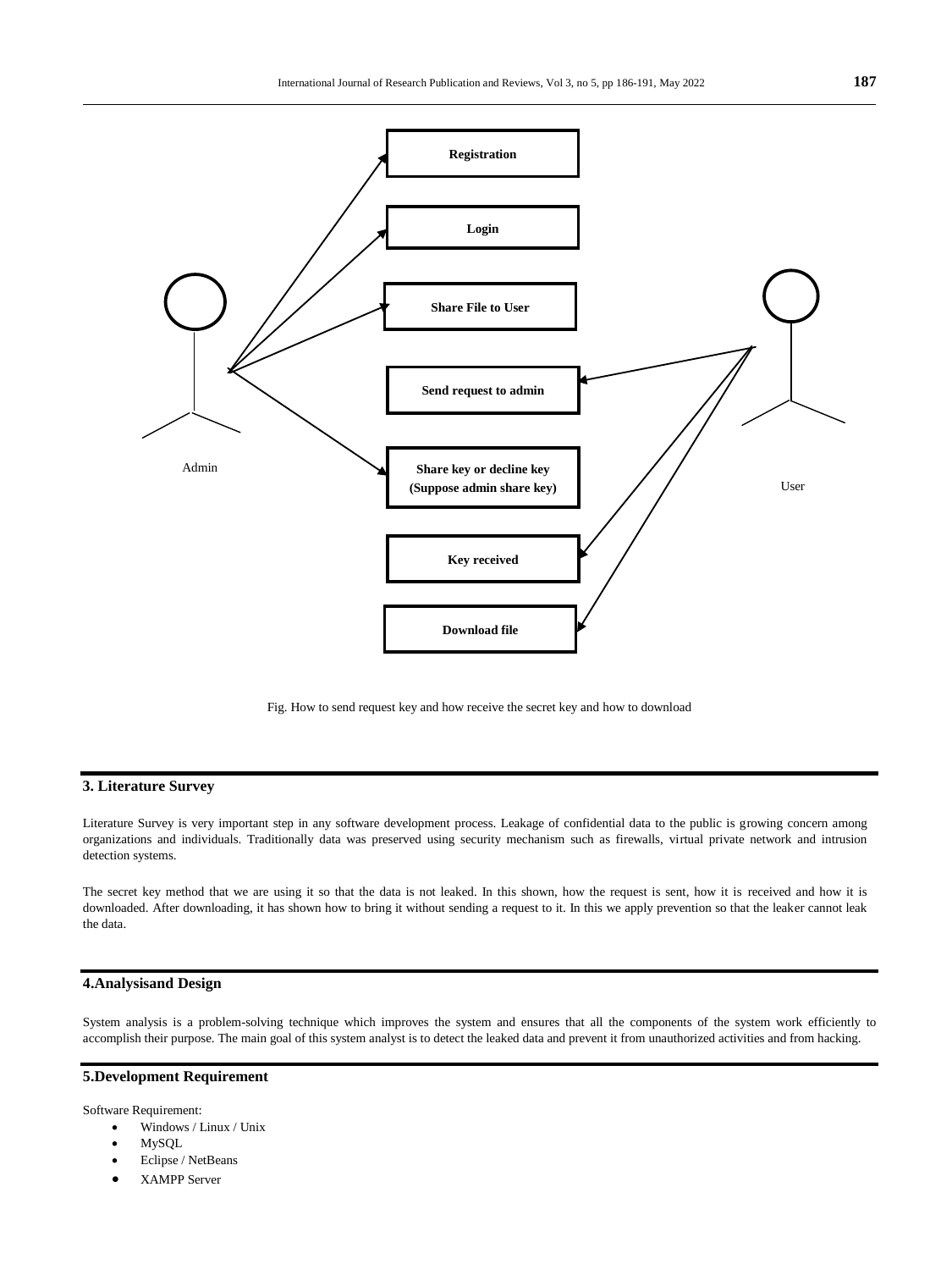Languages:

- JSP
- JavaScript
- HTML
- Servlet
- Java
- **CSS**

Linux/ Unix/ windows – It is an operating system. MySQL – It is an open-source relational database management system. Eclipse/NetBeans – Both are open-source IDE's.

### **6.Existing System**

Watermarking is a technique with similarities to stenography. Traditionality, leakage detection is handled by giving a unique code is embedded in each distributed copy or it can be a translucent image on paper, it can be a logo. And because of all these things, the unauthorized person could not copy the data easily. But the drawback of these technique watermarks is easy to remove.

#### **7.Proposed System**

In proposed system, we are included prevention so that the leaker cannot leak the data. We gave created this project for the security of the important data of all the organizations. By applying prevention, the security of the data is increases. And even if the data is leaked, then the authorized person can detect which file he has leaked and when.

#### **8. Module Implementation**

This application has two modules:

1) Admin

2) User.

- 1) Admin Here Admin have all the rights about all process. Admin can send data and also can view data shared by another. If anyone is trying to leak the data then admin have the authority to view the information about Leaker and can also dismiss the person from organization. Features Of Admin
	- Access of all data
	- Send Files
	- Send Files by Me
	- Send Files by Another
	- View Total User
	- Have power to know the leaker details
- 2) User Here user only can send and can view data shared by another. User do not have authority to know the leaker information. Features of User:
	- Register: The user needs to be registered in order to login.
	- Login: The user needs to login to get access to the system.
	- Share Files: Here user can share files to other users
	- Sent Files by Me: The user can see files share by himself/herself.
	- Send Files by Another: Here user can see files send by another.
	- Secret Key: User needs to enter secret key to get access to file.
	- **Profile:** User can see profile of him/her**.**

This application contains following features:

- Registration/Login
- Data sharing
- Prevention Of Data
- More Security to Data
- Knowing Leaker Information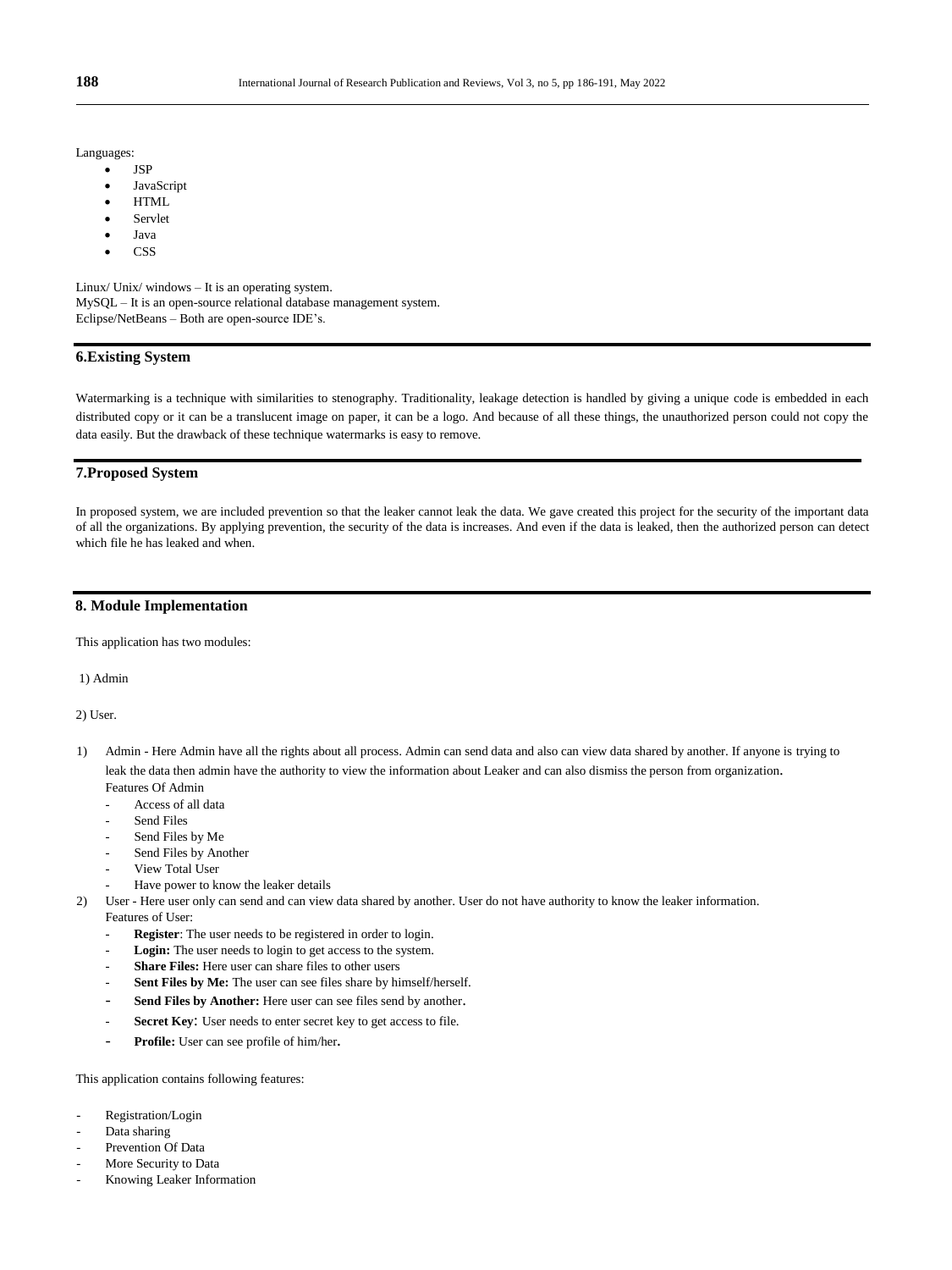USE CASE DIAGRAM - for download it by guessing without sending a key request and detect as a data leaker



Fig. Download it by guessing without sending a key request and detect as a data leaker

- Admin will share the file to another user.
- If the user guesses the secret key without sending the request to the admin and download it then the user can easily leak the data.
- And when someone is leaking data, notification would be sent to the admin that someone is leaking data.
- We have also put another file security in it so that the user will not be able to download file easily.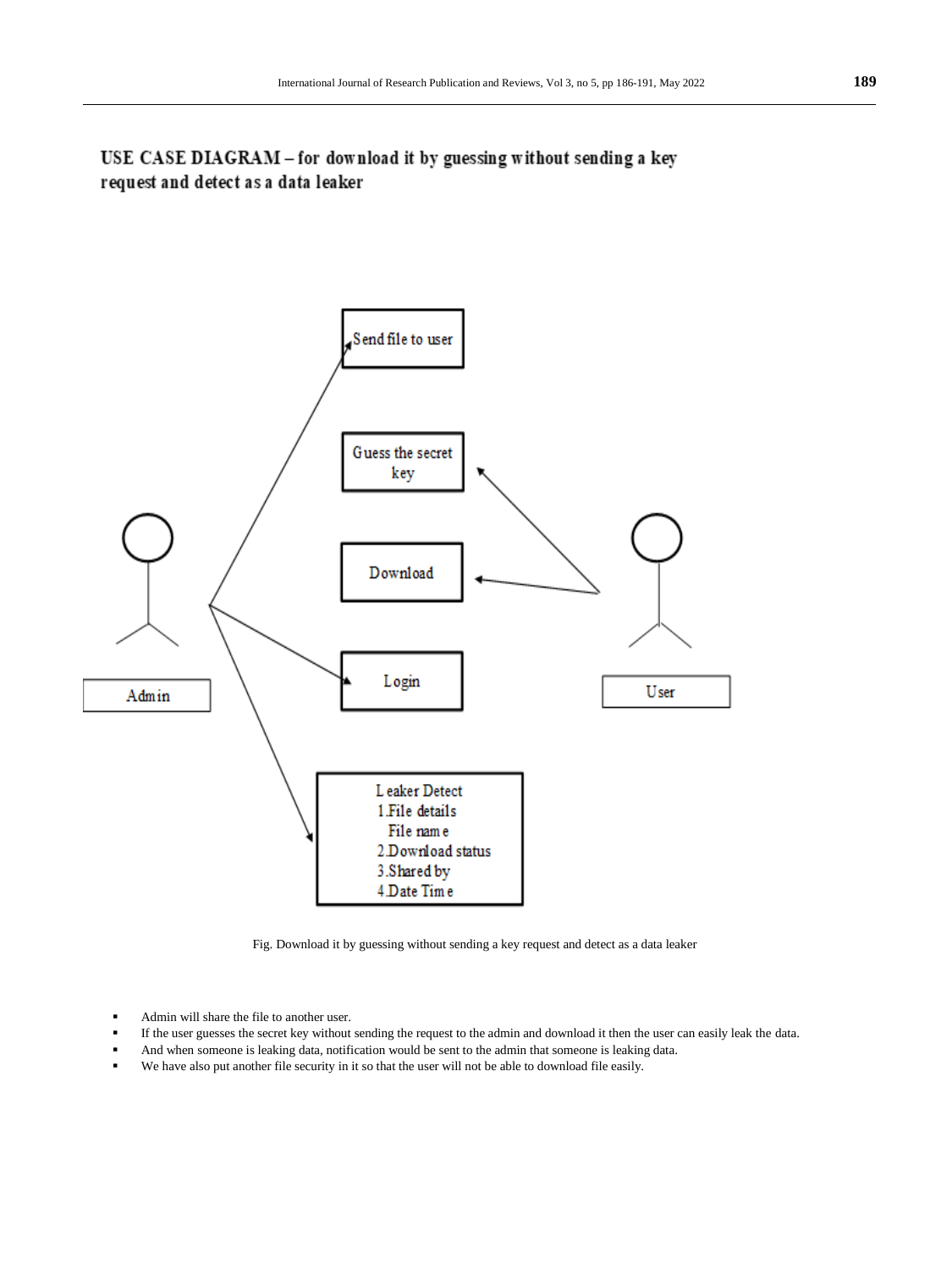



- Admin will share file to user.
- If the user guesses the secret key without sending request to the user.
- At that time the admin will detect that leaker that when, which user has leaked which data.